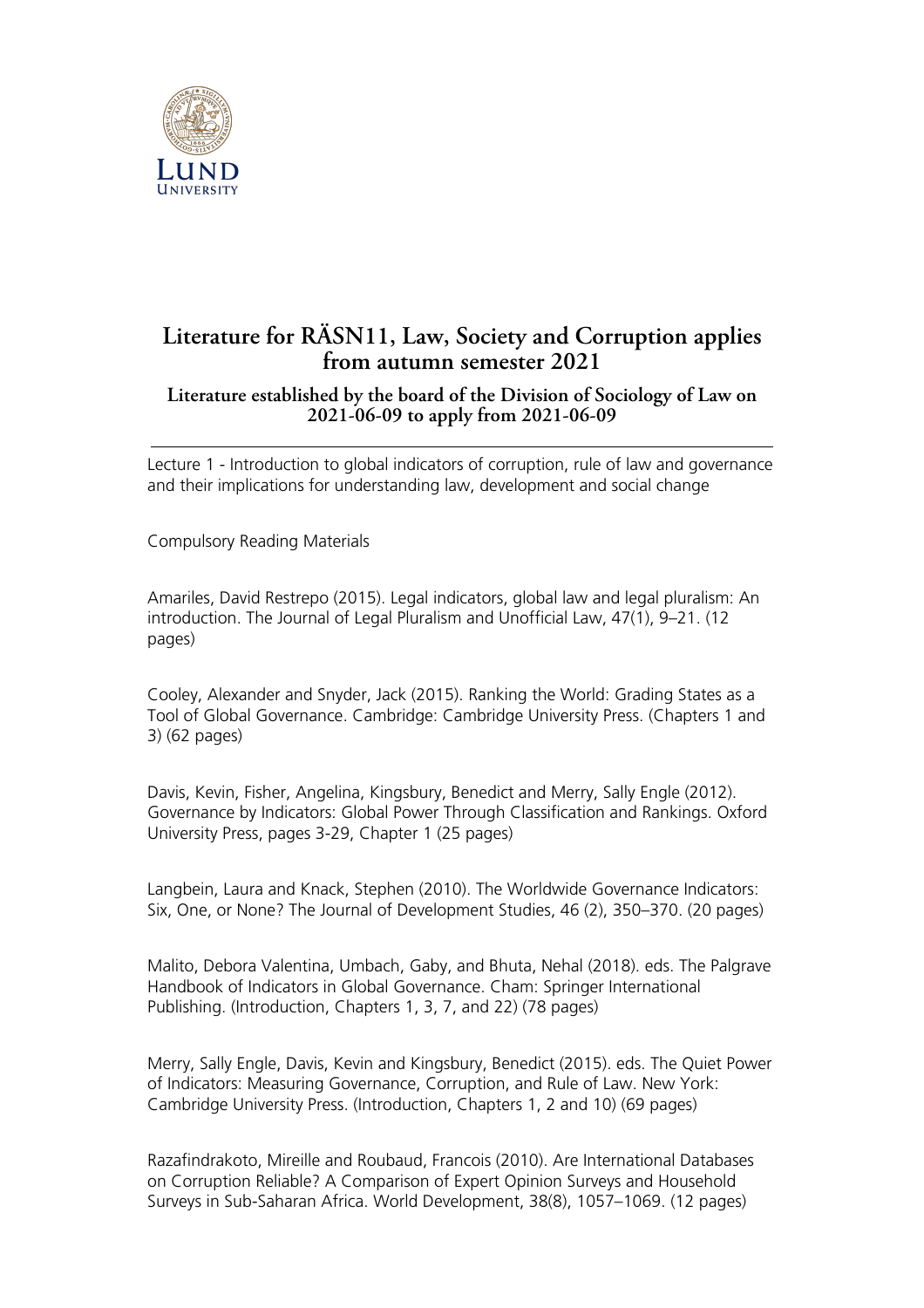Optional Reading (one book/article should be selected)

Knack, Stephen (2006). Measuring Corruption in Eastern Europe and Central Asia: A Critique of the Cross-Country Indicators. World Bank Policy Research Working Paper, 3968

Sampson, Steven (2005). Integrity warriors: Global morality and the anti-corruption movement in the Balkans. In: D. Haller and C. Shore, eds. Corruption: anthropological perspectives. London and Ann Arbor, MI: Pluto Press, 103–30. (27 pages)

Stevens, Mike and Gnanaselvam, Shiro (1995). The World Bank and Governance. IDS Bulletin, 26 (2), 97–105. https://onlinelibrary.wiley.com/doi/abs/10.1111/j.1759- 5436.1995.mp26002011.x

Tanzi, Vito (1998). Corruption Around the World: Causes, Consequences, Scopes and Cures. (Washington DC: International Monetary Fund) (39 pages)

The World-Bank-supported Worldwide Governance Indicators. Latest report is available at: http://info.worldbank.org/governance/wgi/index.aspx#home

Transparency International (2007). Global Corruption Report 2007: Corruption and Judicial Systems. New York: Cambridge University Press

Transparency International, Corruption Perceptions Index. Latest report is available at: https://www.transparency.org/news/feature/corruption\_perceptions\_index\_2016

World Justice Project's Rule of Law Index. Latest report is available at: https://worldjusticeproject.org/our-work/wjp-rule-law-index/wjp-rule-law-index-2017%E2%80%932018

Lecture 2 - Multidisciplinary Approaches and Theoretical Perspectives to Corruption: Normative Approaches to Understanding Corruption (Economics, Political Science, Administrative Sciences and Law).

Compulsory reading

Hogdson, Geoffrey and Jiang, Shuxia (2007). The economics of corruption and the corruption of economics: an institutionalist perspective. Journal of Economic Issues, 41 (4), 1043–1061. (18 pages)

Kubbe, Ina and Engelbert, Annika (2017). Corruption and Norms: Why Informal Rules Matter. Basingstoke: Palgrave Macmillan (Introduction by Ina Kubbe and Annika Engelbert and Part 1, Chapter on A Social Psychological View on the Social Norms of Corruption by Nils C Kobis, Daniel Irragori-Carter and Christopher Starke) (32 pages)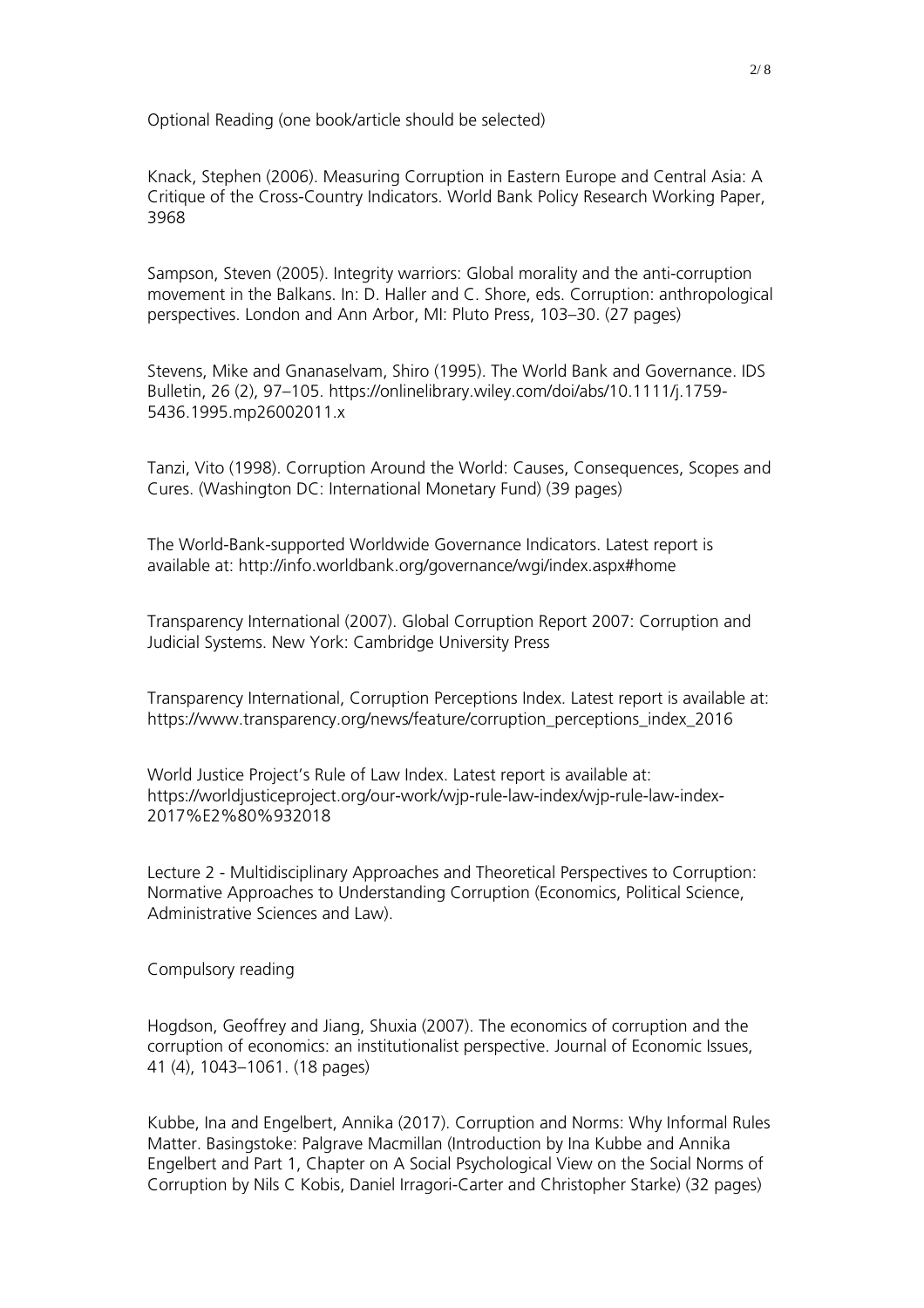Mungiu-Pippidi, Alina and Heywood, Paul M., eds. (2020). A Research Agenda for Studies of Corruption. Cheltenham: Edward Elgar Publishing. (Chapters 1, 2, 3, 4) (53 pages)

Prasad, Monica, Da Silva, Mariana Borges, and Nickow, Andre (2019). Approaches to Corruption: a Synthesis of the Scholarship. Studies in Comparative International Development, 54 (1), 96–132. (36 pages)

Rose-Ackerman, Susan (2008). Corruption. In: C.K. Rowley and F.G. Schneider, eds. Readings in Public Choice and Constitutional Political Economy. Boston, MA: Springer US, 551–566. (15 pages) Available at: https://link.springer.com/chapter/10.1007/978- 0-387-75870-1\_30

Rose-Ackerman, Susan (1999). Corruption and Government: Causes, Consequences, and Reform. Cambridge, New York: Cambridge University Press. (Chapters 1, 2) (78 pages)

Rothstein, Bo (2021). Controlling Corruption: The Social Contract Approach. Oxford University Press, pages 1-46 pages (46 pages)

Optional Reading (one book/article should be selected)

Anechiarico, Frank and Jacobs, James B. (1994). Visions of Corruption Control and the Evolution of American Public Administration. Public Administration Review, 54 (5), 465–473. (8 pages)

Blundo, Giorgia and De Sardan, Jean-Pierre Oliver (2013). Everyday corruption and the state: Citizens and public officials in Africa. London: Zed Books.

Harrison, Grahamn (1999). Corruption, development theory and the boundaries of social change. Contemporary Politics, 5 (3), 207–220. (13 pages)

Heidenheimer, Arnold J. and Johnston, Michael (2011). Political Corruption: Concepts and Contexts. New Brunswick and London: Transaction Publishers.

Heyman, Josiah (1999). eds. States and Illegal Practices. Oxford; New York: Bloomsbury Academic.

Jancsics, David (2014). Interdisciplinary perspectives on corruption. Sociology Compass, 8 (4), 358–372. (14 pages)

Johnson, Michael (2005). Syndromes of Corruption: Wealth, Power and Democracy. Cambridge: Cambridge University Press (Chapters 1 and 3)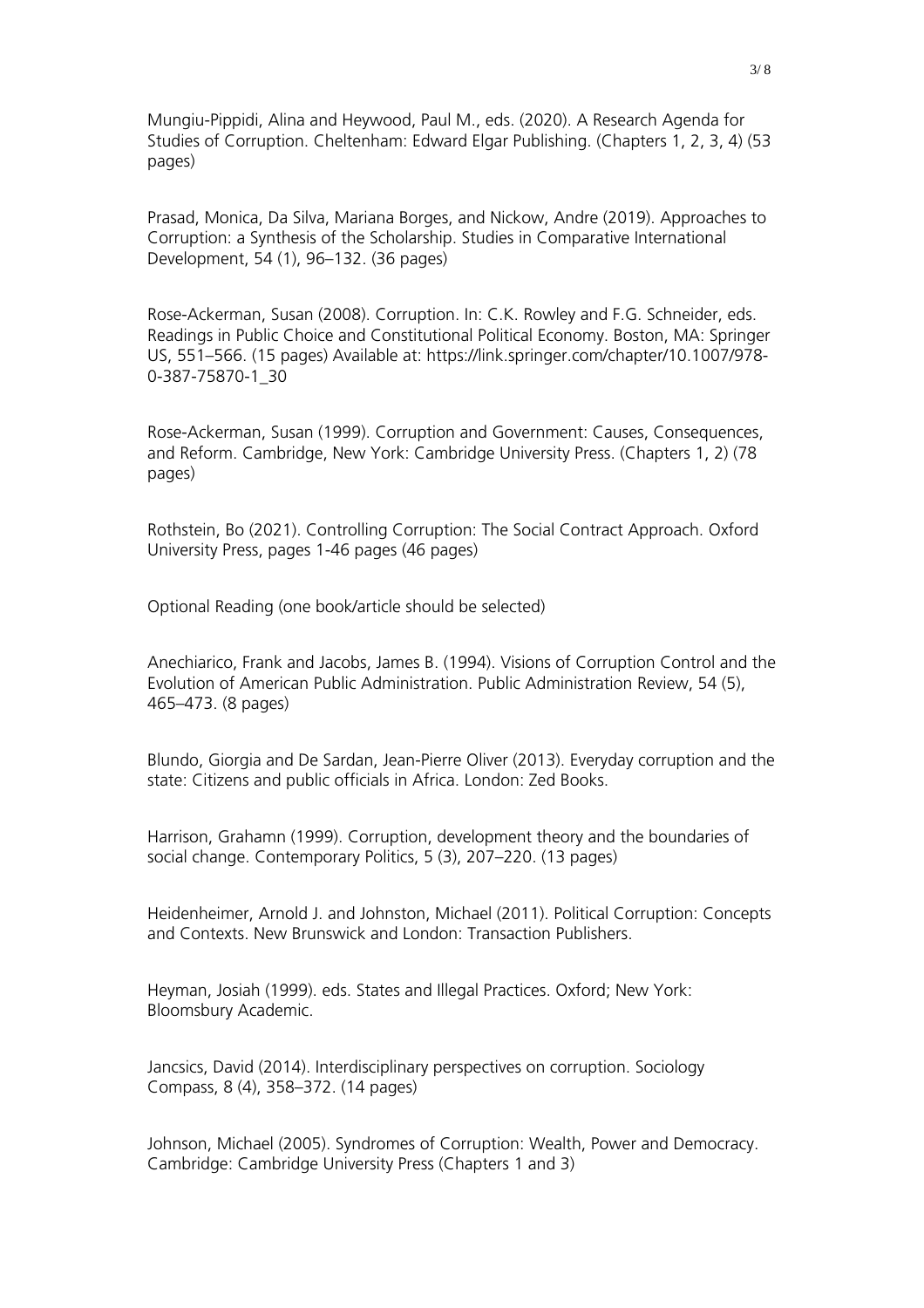Nye, Joseph Samuel (2002). Corruption and political development: A cost-benefit analysis. In: A.J. Heidenheimer and M. Johnston, eds. Political corruption: Concepts and contexts. New Brunswick and London: Transaction Publishers, 281–300

Lecture 3: Multidisciplinary Approaches and Theoretical Perspectives to Corruption: Legal Pluralistic Approaches to Understanding Corruption (Legal Anthropology, Socio-Legal Studies)

Compulsory reading

Gupta, Akhil (1995) Blurred boundaries: the discourse of corruption, the culture of politics, and the imagined state. American Ethnologist, 22 (2), 375–402. (27 pages)

Haller, Dieter and Shore, Cris (2005). eds. Corruption: Anthropological Perspectives. London and Ann Arbor, MI: Pluto Press. (Chapter 1) (26 pages)

Kubbe, Ina and Engelbert, Annika (2017). Corruption and Norms: Why Informal Rules Matter. Basingstoke: Palgrave Macmillan. (Introduction) (10 pages)

Nuijten, Monique and Gerhard, Anders (2007). Corruption and the Secret of Law: A Legal Anthropological Perspective. Farnham: Ashgate. (Chapter 1) (24 pages)

Rivkin-Fish, Michele (2005). Bribes, gifts and unofficial payments: Rethinking corruption in post-Soviet Russian health care. In: D. Haller and C. Shore, eds. Corruption: anthropological perspectives. London and Ann Arbor, MI: Pluto Press, 47–64. (17 pages)

Smart, Alan and Hsu, Carolin. L. (2007). Corruption or social capital? Tact and the performance of guanxi in market socialist China. In: D. Haller and C. Shore, eds. Corruption and the secret of law: A legal anthropological perspective. Farnham: Ashgate, 167–90. (23 pages)

Torsello, Davide and Venard, Bertrand (2016). The anthropology of corruption. Journal of management inquiry, 25 (1), 34–54. (20 pages)

Optional Reading (one book/article should be selected)

De Sardan, Jean-Pierre Oliver (1999). A moral economy of corruption in Africa? the Journal of Modern african Studies, 37 (01), 25–52. (27 pages)

Lazar, Sian (2005). Citizens Despite the State: Everyday Corruption and Local Politics in El Alto, Bolivia. In: D. Haller and C. Shore, eds. Corruption: anthropological perspectives. London and Ann Arbor, MI: Pluto Press, 212–228. (26 pages)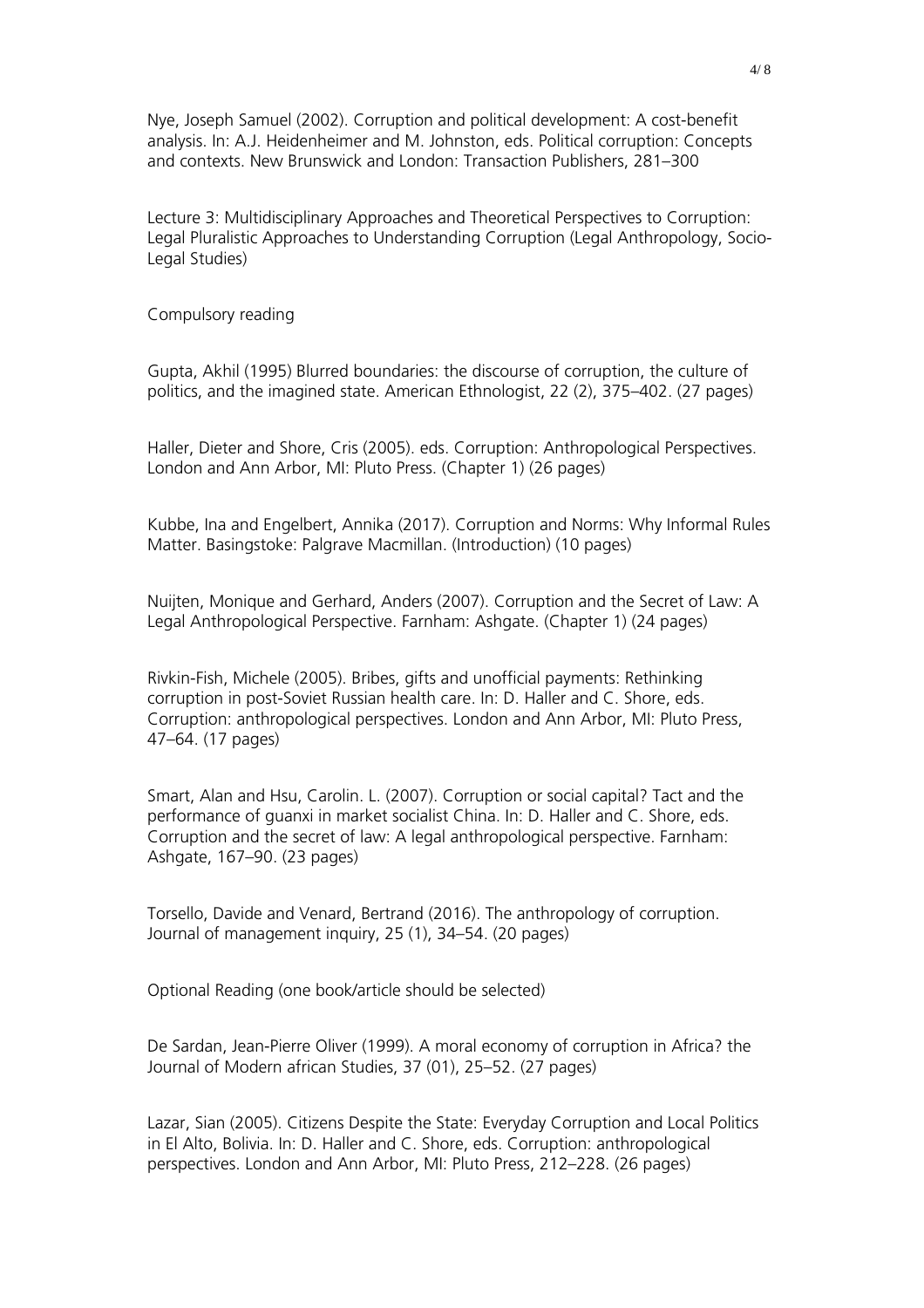Lomnitz, Claudio (1995). Ritual, Rumor and Corruption in the Constitution of Polity in Modern Mexico. Journal of Latin American Anthropology, 1 (1), 20–47. (27 pages)

Pani, Narendar (2016). Historical insights into modern corruption: descriptive moralities and cooperative corruption in an Indian city. Griffith Law Review, 25 (2), 245–261

Pardo, Italo (2004). Between Morality and the Law: Corruption, Anthropology and Comparative Society. London: Ashgate

Polese, Abel (2008). 'If I receive it, it is a gift; if I demand it, then it is a bribe': On the Local Meaning of Economic Transactions in Post-Soviet Ukraine. Anthropology in Action, 15 (3), 47–60

Lecture 4: Methodological and Ethical Issues in (Anti-) Corruption Studies

Compulsory reading

Kaufmann, Daniel, Kraay, Aart and Mastruzzi, Massimo (2011). The Worldwide Governance Indicators: Methodology and Analytical Issues. Hague Journal on the Rule of Law, 3 (2), 220–246. (26 pages)

Kaufmann, Daniel (1998). Research on corruption: Critical empirical issues. In: Economics of corruption. Springer, 129–176. (26 pages)

Lancaster, Thomas. D. and Montinola, Gabriella. R. (1997). Toward a methodology for the comparative study of political corruption. Crime, Law and Social Change, 27(3), 185–206. (21 pages)

Ledeneva, Alena (2008). Blat and Guanxi: Informal Practices in Russia and China. Comparative Studies in Society and History, 50 (1), 118–144. (26 pages)

Schwickerath, Anna. K., Varraich, Aiysha and Smith, Laura-Lee, eds., (2016). How to Research Corruption? Conference Proceedings: Interdisciplinary Corruption Research Forum. Interdisciplinary Corruption Research Network. (79 pages)

Urinboyev, Rustamjon and Svensson, Måns (2013). Living Law, Legal Pluralism, and Corruption in Post-Soviet Uzbekistan. Journal of Legal Pluralism and Unofficial Law, 45 (3), 372–390. (18 pages)

Optional Reading (one book/article should be selected)

Frederickson, H. George and Rohr, John A. (2015). Ethics and Public Administration. Abingdon: Routledge (Chapter 1 Introduction)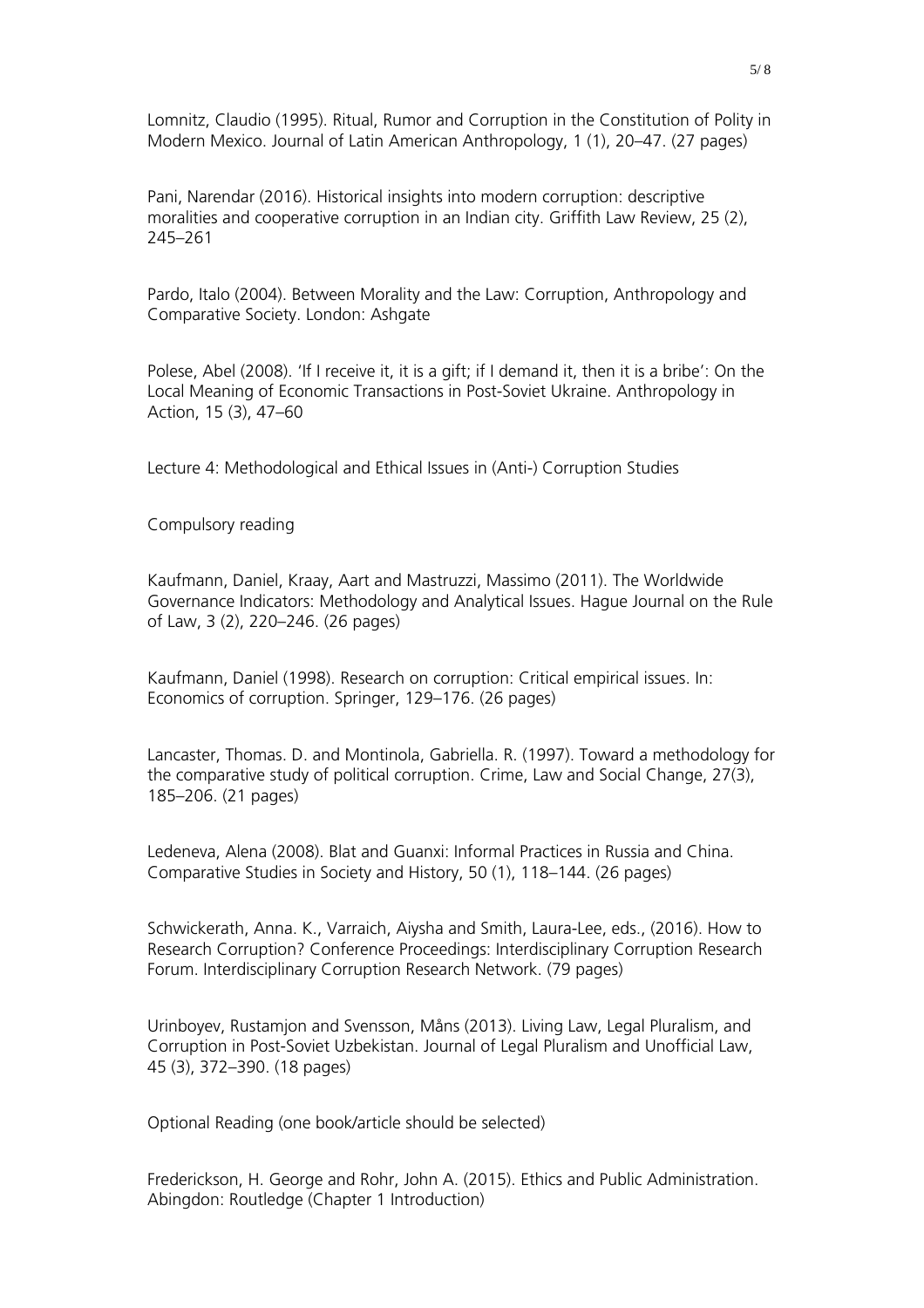Gupta, Akhil (2005). Narrating the State of Corruption. In: D. Haller and C. Shore, eds. Corruption: Anthropological Perspectives. London and Ann Arbor, MI: Pluto Press, 173–193. (20 pages)

Lomnitz, Claudio (1995). Ritual, Rumor and Corruption in the Constitution of Polity in Modern Mexico. Journal of Latin American Anthropology, 1 (1), 20–47

Lecture 5: Doing Fieldwork on Corruption: Methodological and Ethical Challenges

Compulsory reading

Bierschenk, Thomas and Olivier de Sardan, Jean-Pierre (2019). How to study bureaucracies ethnographically? Critique of Anthropology, 39(2), 243–257. (14 pages)

Blundo, Giorgio (2007). Hidden acts, open talks. How anthropology can "observe" and describe corruption. In: M. Nuijten and G. Anders, eds. Corruption and the secret of law: A legal anthropological perspective. Farnham: Ashgate, 27–52. (25 pages)

Gupta, Akhil (2005). Narrating the State of Corruption. In: D. Haller and C. Shore, eds. Corruption: Anthropological Perspectives. London and Ann Arbor, MI: Pluto Press, 173– 193. (20 pages)

Polese, Abel (2008). 'If I Receive it, It is a Gift; If I demand It, Then It is a Bribe': On the Local Meaning of Economic Transactions in Post-Soviet Ukraine. Anthropology in Action, 15 (3), 47–60 (15 pages)

Werner, Cynthia Ann (2000). Gifts, Bribes, and Development in Post-Soviet Kazakstan. Human Organization, 59 (1), 11–22. (11 pages)

Lecture 6: Socio-Legal Theories on Legal Compliance and Their Implications for Analysing Corruption

Compulsory Reading Materials

Batory, Agnes (2012). Why do anti-corruption laws fail in Central Eastern Europe? A target compliance perspective. Regulation & Governance, 6(1), 66–82. (16 pages)

Fisman, Raymond and Miguel, Edward (2007). Corruption, Norms, and Legal Enforcement: Evidence from Diplomatic Parking Tickets. Journal of Political Economy, 115(6), 1020–1048. (28 pages)

McAdams, Richard H. (2015). The Expressive Powers of Law. Cambridge, MA: Harvard University Press. (Introduction and Chapters 1, 2, 3) (56 pages)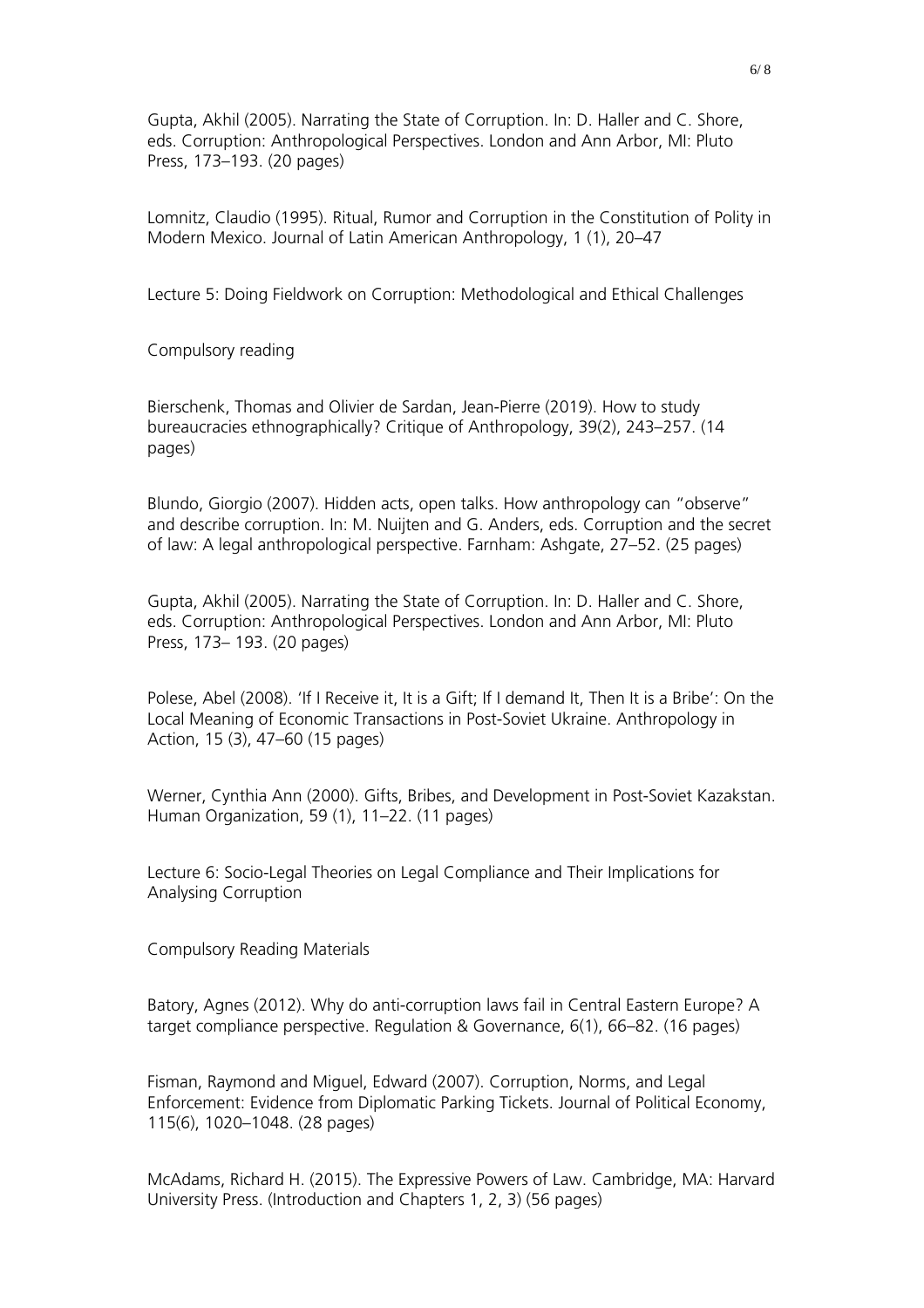Schoultz, Isabel and Flyghed, Janne (2016). Doing business for a "higher loyalty"? How Swedish transnational corporations neutralise allegations of crime. Crime, Law and Social Change, 66(2), 183–198. (15 pages)

Tyler, Tom R (2006). Why People Obey the Law. Princeton: Princeton University Press. (Chapters 1, 3, 4, 5) (55 pages)

Optional Reading (one book/article should be selected)

Blundo, G. and De Sardan, J.-P.O. (2013). Everyday corruption and the state: Citizens and public officials in Africa. London: Zed Books

Haller, D. and Shore, C., eds., (2005). Corruption: Anthropological Perspectives. London and Ann Arbor, MI: Pluto Press

Kubbe, Ina and Engelbert, Annika (2017). Corruption and Norms: Why Informal Rules Matter. Basingstoke: Palgrave Macmillan.

Nuijten, M. and Anders, G., (2007). Corruption and the Secret of Law: A Legal Anthropological Perspective. Farnham: Ashgate.

Lecture 7 – Anti-Corruption Strategies, Informality and Development

Compulsory reading

Bracking, Sarah (2018). Corruption & State Capture: What Can Citizens Do? Daedalus, 147 (3), 169–183. (14 pages)

Heywood, Paul. M. (2018). Combating Corruption in the Twenty-First Century: New Approaches. Daedalus, 147 (3), 83–97. (14 pages)

Ledeneva, Alena (2009). From Russia with Blat: Can Informal Networks Help Modernize Russia? Social Research: An International Quarterly, 76 (1), 257–288. (31 pages)

Mungiu-Pippidi, Alina (2018). Seven Steps to Control of Corruption: The Road Map. Daedalus, 147 (3), 20–34. (14 pages)

Rose-Ackerman, Susan (2018). Corruption & Purity. Daedalus, 147 (3), 98–110. (12 pages)

Rotberg, Robert. I. (2018). Accomplishing Anticorruption: Propositions & Methods. Daedalus, 147 (3), 5–18. (13 pages)